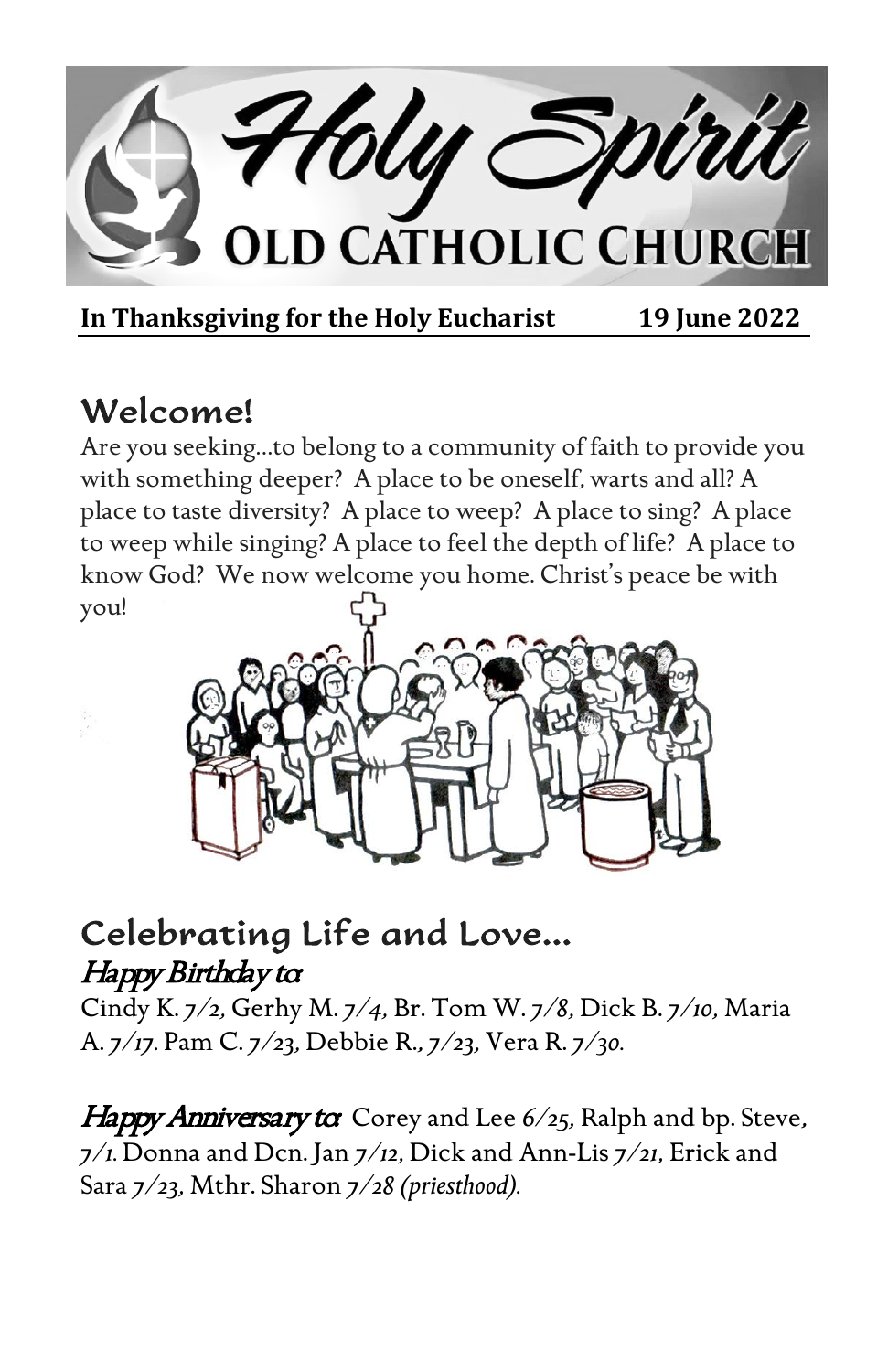### When We Gather Next…

13th Sunday in Ordinary Time Sunday, 26 June 2022, 10:30am



*1 Kings 19:16b, 19-21 Psalm 16:1-2, 5, 7-11 Galatians 5:1; 13-18 Luke 9:51-62*

Presider: Bp. Steve Homilist: Bp. Marty Shanahan Greeters: *Gndy K., Ken S.* Councilor Welcome: *Debbie R.* Acolyte: *Daniel M.* Intercessions: *Dcn. Jan* Lectors: (1) Wayne  $C$  (2) Br. Walt B. Eucharistic Ministers: Dan Jan, Mthr. Sharon; Fr. Jacques Coffee Social: *Parishioners' Last Names E-L* 

*Thank YOU for your faithful and loving service at the altar of the Lord in community. You bless us!*

## Lord, Hear Our Prayer!

*"Always pray in the Spirit, with all your prayers and petitions. Pray constantly and attentively for all God's holy people." (Ephesians 6:18)*

For the clergy of the Diocese, *their health, holiness and ministry.* Lucy, *Diane's mother, for peace and well-being.* Michael Volk, *friend of David B., serious head injury* Eugene L. *hospice care.* Jennifer B. *spinal surgery* Br. Tom W., *hip surgery.* Lee W., *peace and wellness*  For vocations to ministry and consecrated life among us. For the repose of the souls of: Richard Clark, *Wayne's brother, 03/29.22* Fr. Michael J. Ripton, *03/22/2022* Richard Labelle, *fr.*  Jacques' brother, 02/01/22 *PAll victims of war and gun violence*. For our deceased clergy and parishioners.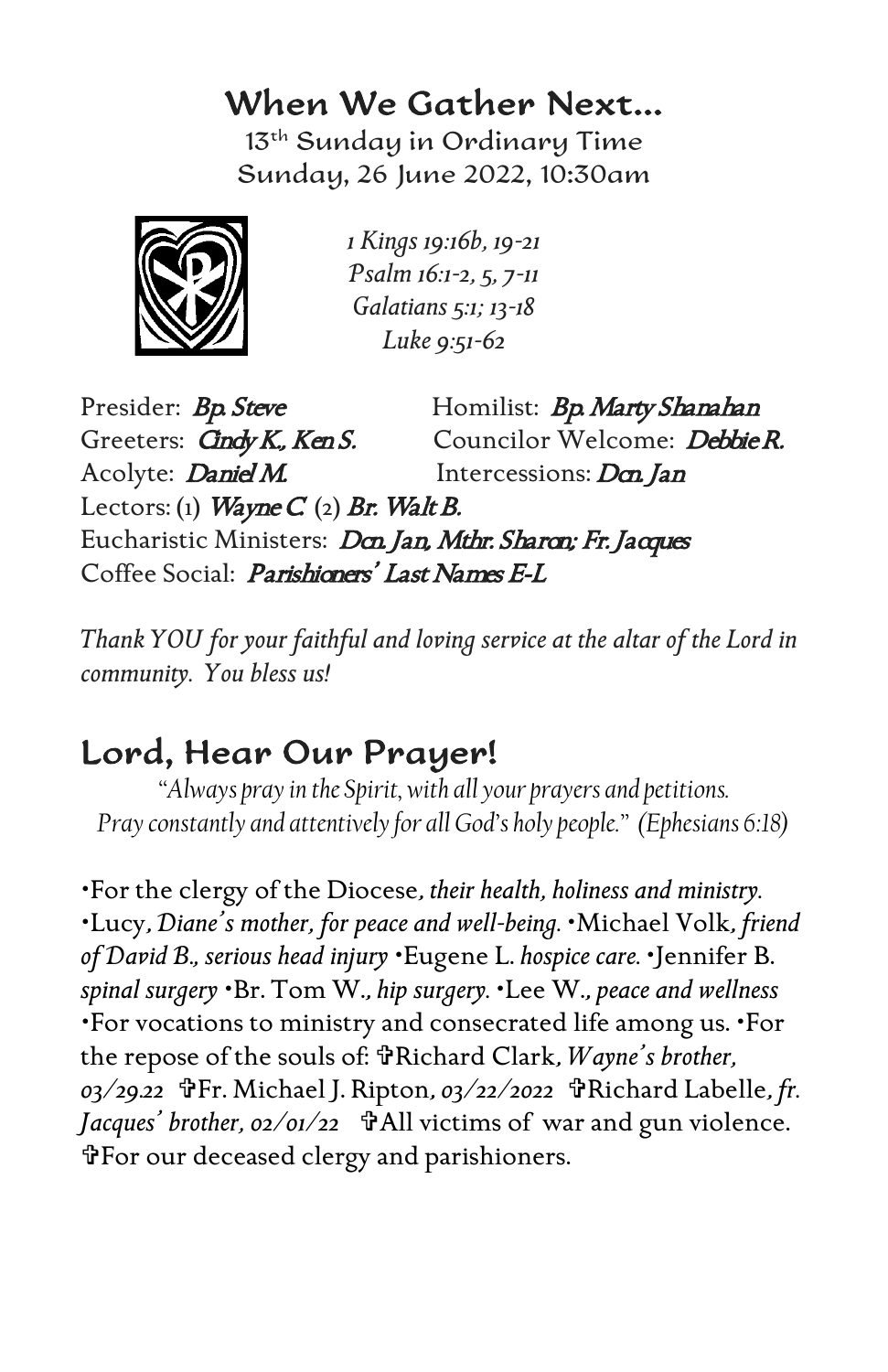# The Road Ahead Together…

### **TWELVE STEP MEETINGS at Holy Spirit:**

-Sex/Love Anonymous, Thursdays, 12PM, conference room. -Alcoholics Anonymous, Thursdays, 7PM, social hall.

**CHOIR PRACTICE -Thursdays, 7pm-8:30pm, chapel**

### **JUNETEENTH Holiday -Today, June 19th**

Juneteenth (short for "June Nineteenth") marks the day when federal troops arrived in Galveston, TX in 1865 to take control of the state and ensure that all enslaved people be freed. The troops arrival came a full two and a half years after the signing of the Emancipation Proclamation. Juneteenth honors the end of slavery in the United States and is considered the longest running African-American holiday. It became an official federal holiday in 2021.

#### **CLERGY RETREAT WEEKEND**

#### **-Next Friday-Sunday, June 24-26, Parish center and chapel**

Our priests, deacons, and candidates will be gathering together this weekend here at Holy Spirit for some well-deserved spiritual rest and relaxation with one another. Bp. Marty Shanahan, OCC Diocese of the Midwest, will be our facilitator and guide.

### **INDEPENDENCE DAY HOLIDAY -Monday, July 4th**

### **PARISH COUNCIL Meeting -Thursday, July 21st, 7pm, conference room**

#### **AUGUST SHARING SUNDAY -Sunday, August 7th**

All too often our children's teachers must pay for needed and necessary classroom supplies out of their own pocket of an already deficient teacher's salary. We are seeking **gift cards** to Walmart, Target, Office Depot, Staples, and "Dollar" stores to give to a school in need. Thank you for caring for our future, our children.